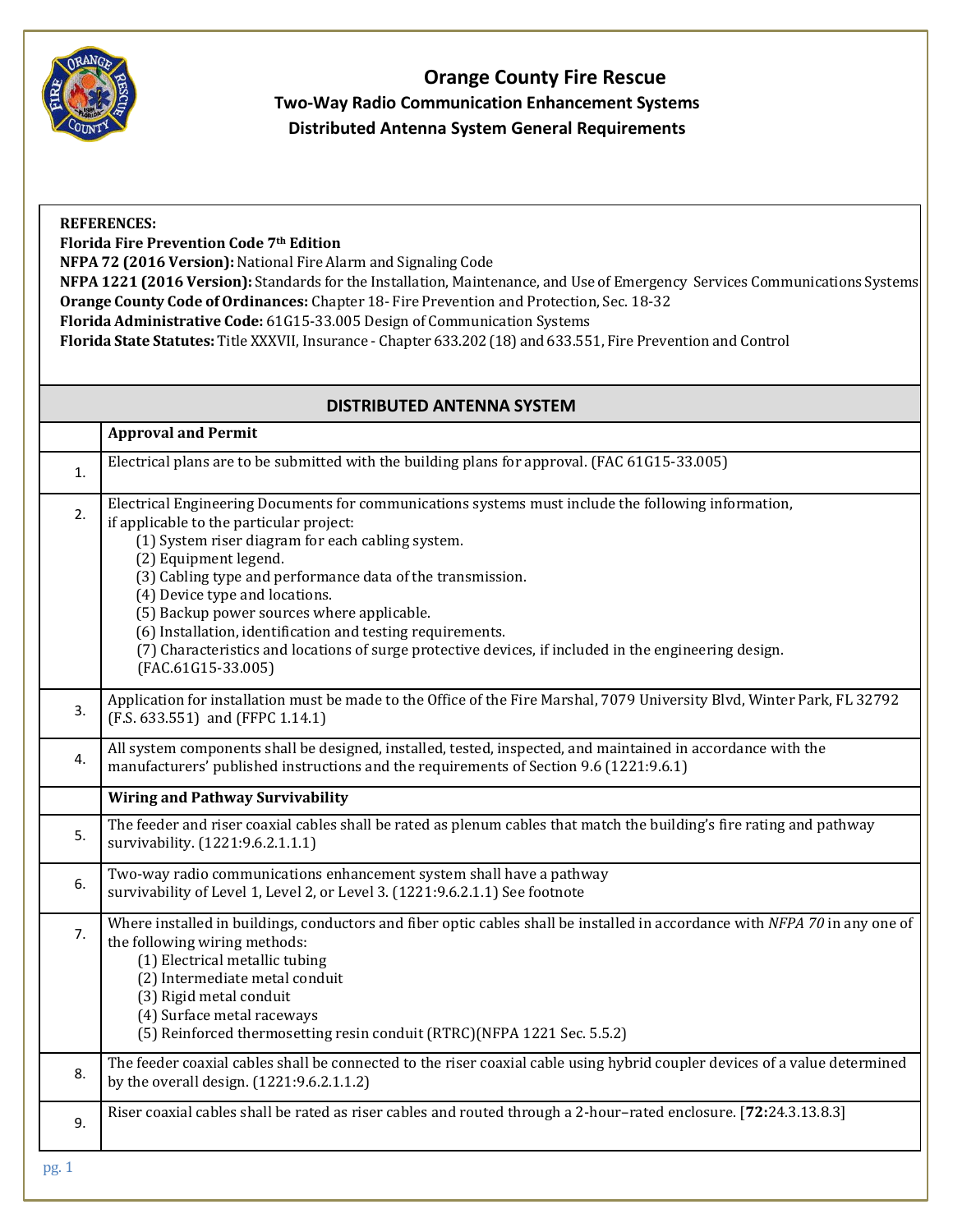

### **Orange County Fire Rescue Two-Way Radio Communication Enhancement Systems Distributed Antenna System General Requirements**

| 10. | The connection between the riser and feeder coaxial cables shall be made within an enclosure matching the building's fire<br>rating and pathway survivability, and passage of the feeder cable in and out of the enclosure shall be fire-stopped to the<br>building's fire rating and pathway survivability. (1221:9.6.2.1.4)                                                                                        |
|-----|----------------------------------------------------------------------------------------------------------------------------------------------------------------------------------------------------------------------------------------------------------------------------------------------------------------------------------------------------------------------------------------------------------------------|
| 11. | Systems shall have lightning protection that complies with NFPA 780.                                                                                                                                                                                                                                                                                                                                                 |
|     | <b>Component Enclosures</b>                                                                                                                                                                                                                                                                                                                                                                                          |
| 12. | All repeater, transmitter, receiver, signal booster components, external filters, and battery system components shall be<br>contained in a NEMA4- or NEMA4X-type enclosure(s). (1221:9.6.11.2)                                                                                                                                                                                                                       |
|     | Non-Interference and Non-Public Safety System Degradation                                                                                                                                                                                                                                                                                                                                                            |
| 13. | No amplification system capable of operating on frequencies or causing interference on frequencies assigned to the<br>jurisdiction by the licensing authority of the country of jurisdiction shall be installed without prior coordination and<br>approval of OCFRD-OFM (1221:9.6.5.1)                                                                                                                               |
|     | <b>Radio Coverage</b>                                                                                                                                                                                                                                                                                                                                                                                                |
| 14. | Critical areas, including fire command centers, fire pump rooms, exit stairs, exit passageways, elevator lobbies, standpipe<br>cabinets, sprinkler sectional valve locations, and other areas deemed critical by the AHJ, shall be provided with 99 percent<br>floor area radio coverage. (1221:9.6.7.4)                                                                                                             |
| 15. | General building areas shall be provided with 90 percent floor area radio coverage. (1221:9.6.7.4)                                                                                                                                                                                                                                                                                                                   |
| 16. | Signal Strength shall be provided throughout the coverage area. The inbound and outbound signal level shall be sufficient<br>to provide a minimum of DAQ 3.0 for either analog or digital signals. (1221:9.6.8)                                                                                                                                                                                                      |
|     | <b>Radio Frequencies</b>                                                                                                                                                                                                                                                                                                                                                                                             |
| 17. | Written authorization by the frequency license holder shall be required upon initial installation and prior to activation<br>of the emergency responder communications enhancement system. (1225:18.7.2)<br>Application to retransmit on 800mhz radio system must be made to the Orange County Radio Section. Att:<br>RadioServicesTeam@ocfl.net after Permit is awarded, preferably 30 days from BDA/DAS activation |
| 18. | The signal booster must be registered with the FCC at www.fcc.gov/signal-boosters/registration.                                                                                                                                                                                                                                                                                                                      |
|     | <b>Power Supplies</b>                                                                                                                                                                                                                                                                                                                                                                                                |
| 19. | At least two independent and reliable power supplies shall be provided for all RF emitting devices<br>and any other components of the system: one primary and one secondary. (1221:9.6.12)                                                                                                                                                                                                                           |
| 20. | Primary Power Source-The primary power source shall be supplied from a dedicated branch circuit and comply with<br>NFPA 72.                                                                                                                                                                                                                                                                                          |
| 21. | Secondary Power Source-The secondary power source shall consist of one of the following:<br>(1) A storage battery dedicated to the system with 12 hours of 100 percent system operation capacity<br>(2) An alternative power source of 12 hours at 100 percent system operation capacity as approved by the AHJ                                                                                                      |
|     |                                                                                                                                                                                                                                                                                                                                                                                                                      |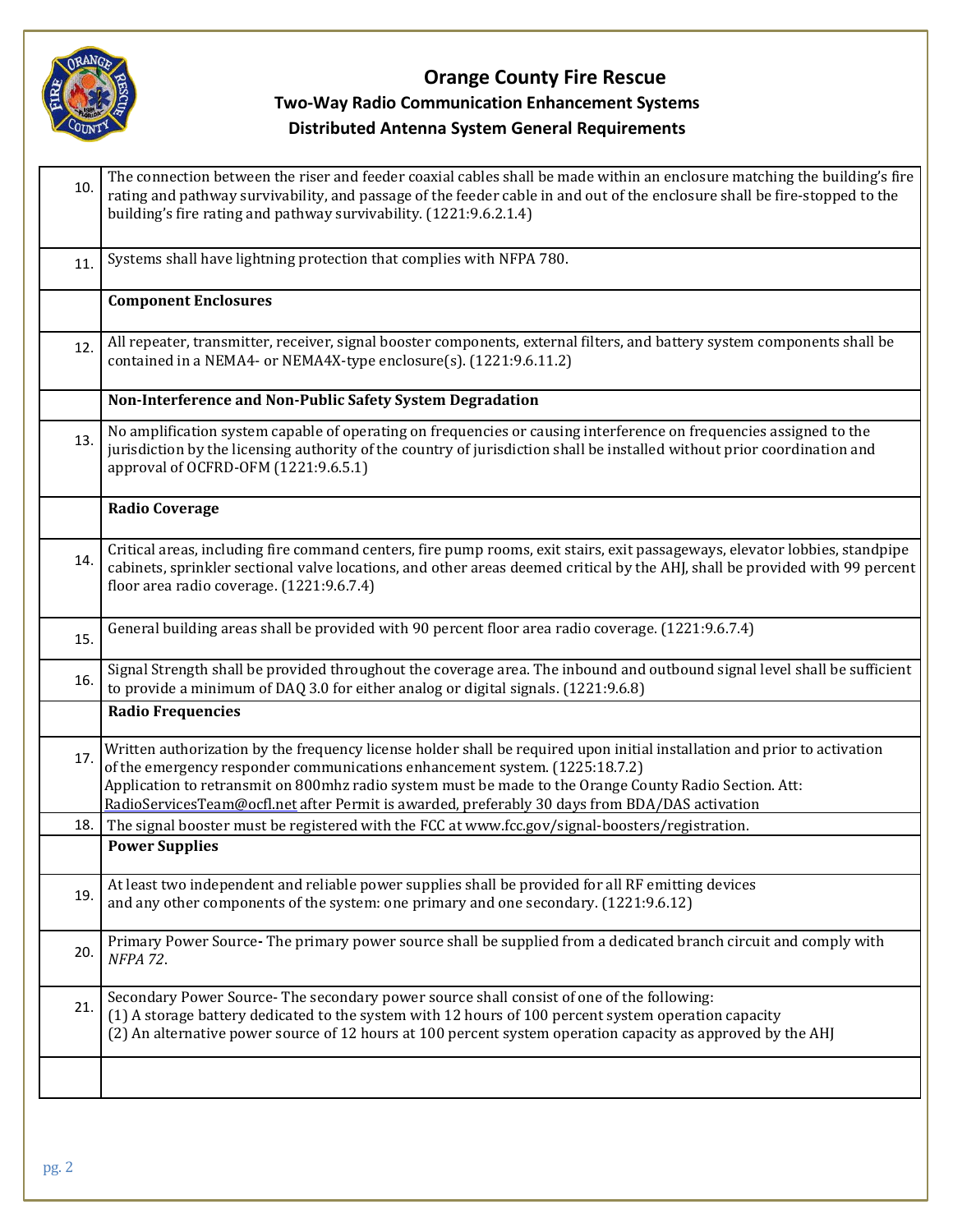

# **Orange County Fire Rescue Two-Way Radio Communication Enhancement Systems Distributed Antenna System General Requirements**

|     | <b>System Monitoring</b>                                                                                                                                                                                                                                                                                                                                                                                                                                                                                                                                                                                                                                                                                                                                                                                                                                                                                                                                                                         |
|-----|--------------------------------------------------------------------------------------------------------------------------------------------------------------------------------------------------------------------------------------------------------------------------------------------------------------------------------------------------------------------------------------------------------------------------------------------------------------------------------------------------------------------------------------------------------------------------------------------------------------------------------------------------------------------------------------------------------------------------------------------------------------------------------------------------------------------------------------------------------------------------------------------------------------------------------------------------------------------------------------------------|
|     |                                                                                                                                                                                                                                                                                                                                                                                                                                                                                                                                                                                                                                                                                                                                                                                                                                                                                                                                                                                                  |
| 22. | The system shall include automatic supervisory signals for malfunctions of the two-way radio<br>communications enhancement systems that are annunciated by the fire alarm system in accordance with NFPA 72, and<br>shall comply with the following:<br>(1) Monitoring for integrity of the system shall comply with NFPA 72, Chapter 10.<br>(2) System supervisory signals shall include the following:<br>(a) Donor antenna malfunction<br>(b) Active RF emitting device failure<br>(c) Low-battery capacity indication when 70 percent of the 12-hour operating capacity has been<br>depleted<br>(d) System component failure<br>(3) Power supply supervisory signals shall include the following for each RF emitting device and system component:<br>(a) Loss of normal ac power<br>(b) Failure of battery charger<br>(4) The communications link between the fire alarm system and the two-way radio communications enhancement system<br>must be monitored for integrity. (1221:9.6.13.1) |
|     | <b>Dedicated Panel</b>                                                                                                                                                                                                                                                                                                                                                                                                                                                                                                                                                                                                                                                                                                                                                                                                                                                                                                                                                                           |
| 23. | (1) A dedicated monitoring panel shall be provided within the fire command center to annunciate the status of all<br>RF emitting devices and system component locations. The monitoring panel shall provide visual and labeled<br>indications of the following for each system component and RF emitting device:<br>(a) Normal ac power<br>(b) Loss of normal ac power<br>(c) Battery charger failure<br>(d) Low battery capacity (to 70 percent depletion)<br>(e) Donor antenna malfunction<br>(f) Active RF emitting device malfunction<br>(g) System component malfunction<br>(2) The communications link between the dedicated monitoring panel and the two-way radio communications<br>enhancement system must be monitored for integrity. (1221:9.6.13.2)                                                                                                                                                                                                                                  |
|     | Before acceptance testing, please send DAS test results to OFMpermits@ocfl.net                                                                                                                                                                                                                                                                                                                                                                                                                                                                                                                                                                                                                                                                                                                                                                                                                                                                                                                   |